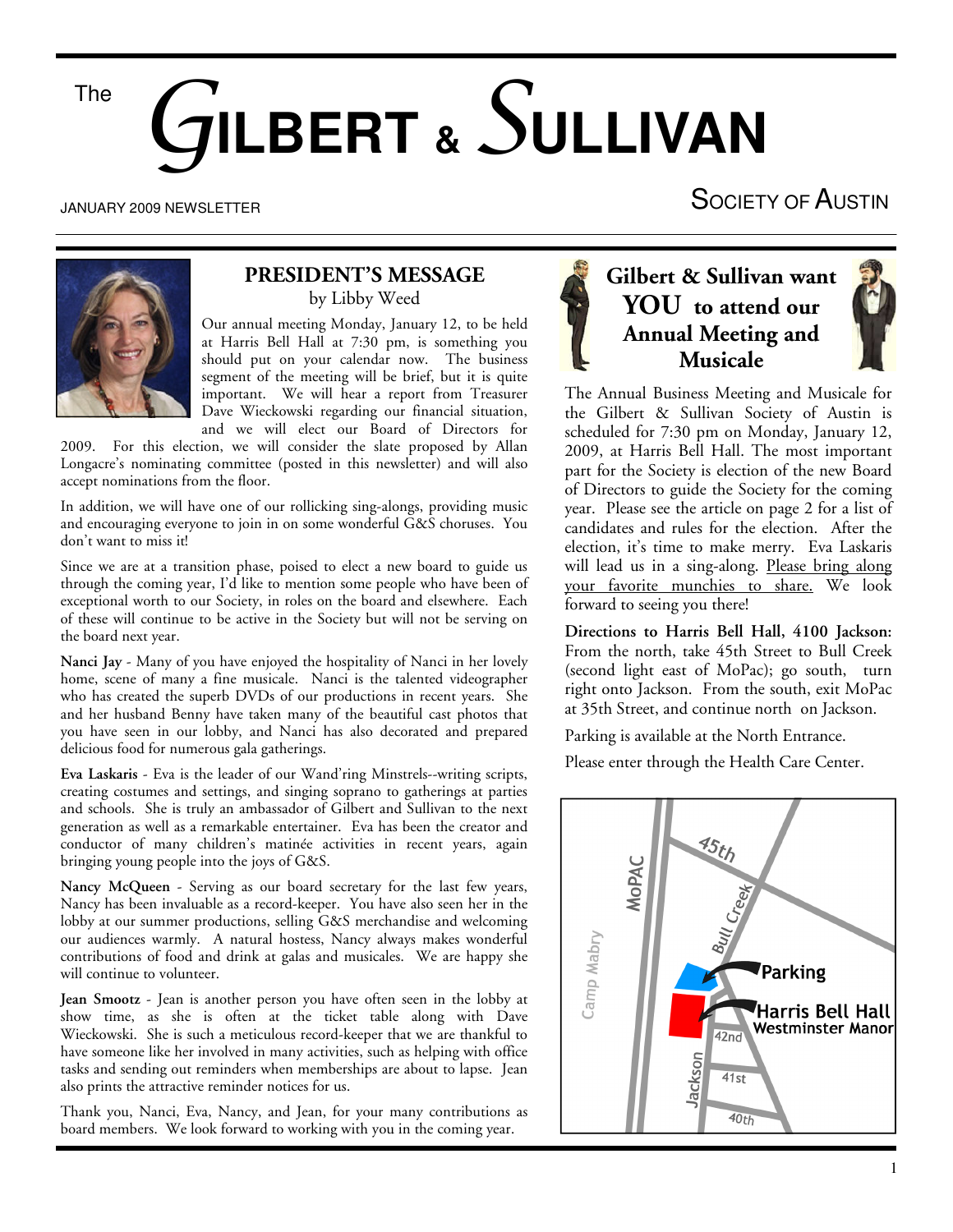# **GSSA Board of Directors Nominees**

The Nominating Committee, consisting of Allan Longacre, Enid Hallock, and Larry Shepley, has provided the following list of 11 nominees for the 12-member 2009 GSSA Board of Directors:

| <b>Byron Arnason</b> |
|----------------------|
| Chris Buggé          |
| Reba Gillman         |
| June Julian          |
| <b>David Little</b>  |
| Allan Longacre       |

Stephen Reynolds Kathryn Saar Libby Weed Dave Wieckowski Ingrid Yaple

Additional nominations will be accepted from the floor during the Annual Meeting on January 12; self-nomination is permitted. (Of course, nominees must be members.) Each paid-up member is entitled to a number of votes equal to the number of Directors to be elected, but is not permitted to vote more than once for a given candidate. The candidates receiving the most votes are elected. In accordance with our by-laws, officers are elected by the Board during their first meeting after the Annual Meeting.

# **Survey Responders Reap Reward**

Ten lucky people were selected by random drawing from those completing the survey included in our 2008 *The Pirates of Penzance* program. Each of these has received a DVD of the show. The winners are: **Jewell Ellis**, **Charlotte Flynn**, **Miles Gauthier**, **Chelsea McKee**, **Cheryl A. Mebane**, **Julie Rysenga**, **Stephen Reynolds**, **Nancy Salinas**, **David & Doris Scott**, and **Charlie Sullivan**.

# *Pirates* **DVDs and CDs Available**



We have professionally produced DVDs and CDs of our 2008 *The Pirates of Penzance*  production available. To order, send \$20 per DVD and \$15 per CD to The Gilbert & Sullivan Society of Austin, P. O. Box 684542, Austin 78768-4542, **attention DVD**. No sales tax is required, and shipping via USPS is free.

# **Wand'ring Minstrels**

The Gilbert & Sullivan Society of Austin's Wand'ring Minstrels are the ambassadors for the Society to the Central Texas community. Their programs serve as an educational outreach tool that provides an introduction to the genre that is distinctively Gilbert & Sullivan. Programs range from a lively recital of Gilbert & Sullivan's most popular tunes to interactive, mini-productions of the Society's full summer productions. The Wand'ring Minstrels are available for private parties, school shows, and corporate events. NEW THIS FALL: Fairies in the Schools, an interactive mini-production of **Iolanthe** for all ages.

The Wand'ring Minstrels will custom design a program for any event where G&S would be appropriate for a wide variety of budgetary considerations. You'll hear great voices, skilled in the G&S style, presenting satirical, sentimental, and rousing Gilbert & Sullivan favorites with style and flair.

For bookings or additional information, please contact Eva Laskaris by email at minstrels@gilbertsullivan.org, or at 512-350-4935.



#### **Donors**

We wish to thank the following contributors whose generous support is helping to make our 2009 production of *Iolanthe*  possible!

Vaughn Alexander ● Jessica Klimek Alexander ● Byron Arnason ● Richard Arndt ● Ken & Emily Ashworth ● Amy & Gary Bennett ● Joe, Trish & Nicole Bennett ● Steve Bodkin and Kathy Stone ● Sam Burnes ● Barbara Buttrey ● Florence Castle ● Lucian & Vera Chimene ● Jim & Eleanor Cochran ● Marion Wier Deford ● Conrad & Anna Derdeyn ● Delphi - Ron Gauny and Sunny Peer ● Lon Gee ● Maudi Greenwood ● David & Roslyn Gutman ● Enid & Gary Hallock ● Ethel Harvey ● Betty R. Hatcher • Cynthia Hill • Col. & Mrs. Leon Holland ● Diana & Sabrina Houston ● Earl R. Hunt and Susan C. Spruance ● Dr. Peter & Dr. Elizabeth John ● Mr. & Mrs. Robert L. Kellogg ● Matthew & Margaret King • D. Krause • Steve Kubenka • Mack & Margery Lindsey • Dale Lipsett and Linda Creel • Allan & Barbara Longacre • Alice & Ralph MacPhail, Jr. Norman & Emilia Martin • Michael Meigs Joseph & Joanne Moldenhauer · Gerrell Moore · James S. Moore ● Tim Moore ● Wilson Nolle ● Maurie Ommerman ● Diana Phillips ● Larry & Donna Roth ● Dorothy Rutishauser ● Harriet Rutland ● Mrs. Marjorie Saad ● The Sage Family ● Linda & Joe St.Clair ● Cynthia Shelmerdine and Kate Bracher • Janes S. Shepard and Patricia Bennett ● Larry Shepley ● Gary & Grace Silcott ● Andree F. Sjoberg ● Linnea Bergquist Smith ● Alice Tharinger and Bobbie Erb ● Cathie & Bob Tull ● Mary & William Weaver ● Patricia Wedel ● Libby & Michael Weed • Louise & Steven Weinberg • Stramer & Linda White



*This project is funded and supported in part by the City of Austin through the Cultural Arts Division and by a grant from the Texas Commission on the Arts and an award by the National Endowment for the Arts which believes that a great nation deserves great art.*

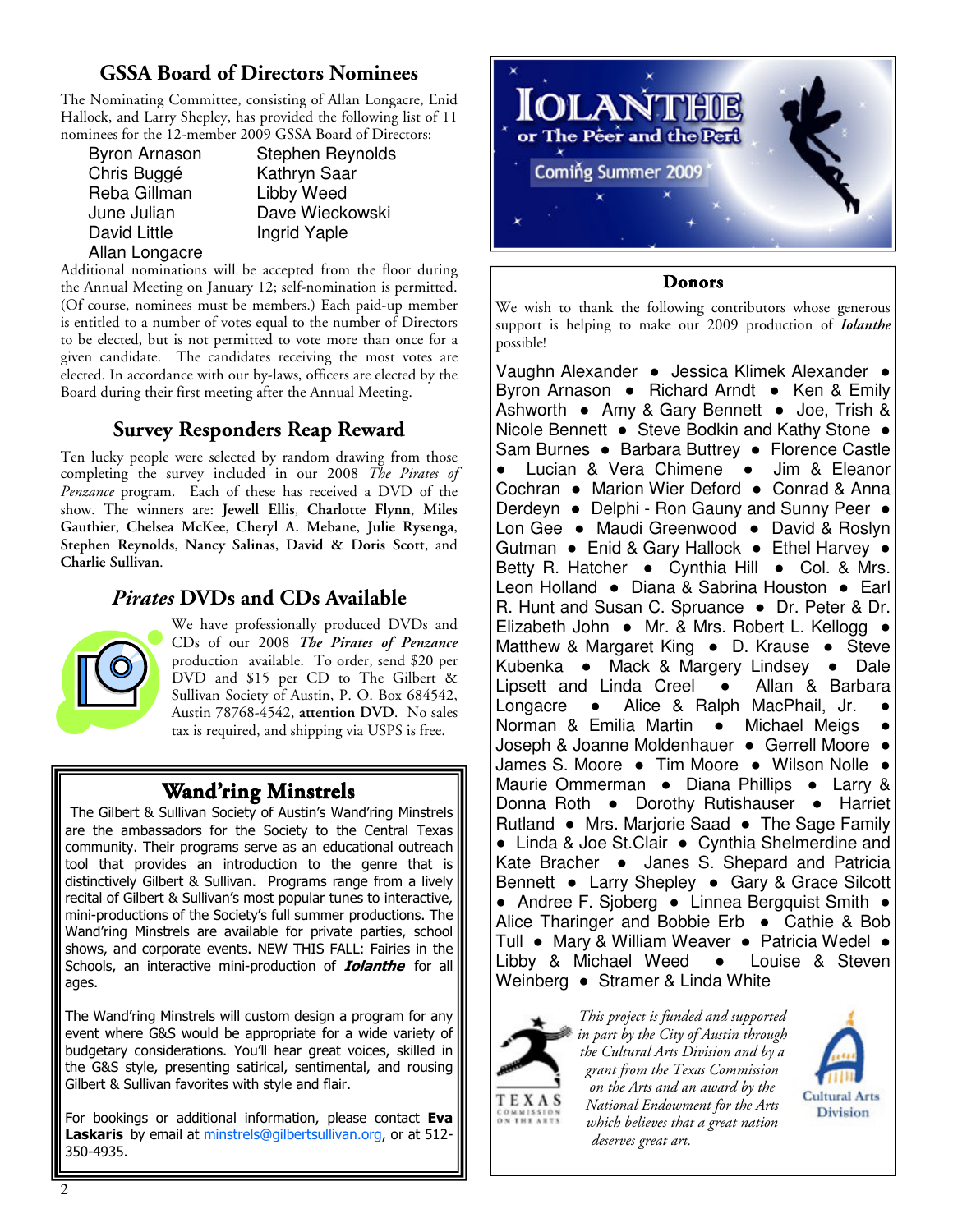# **A Little-Known Lyric from** *Iolanthe* by Ralph MacPhail, Jr.

In both the London and New York premières of *Iolanthe* in 1882*,*  and following the show-stopping trio "If you go in," Strephon had a solo that was quickly cut and is little-known today. We will recall that Strephon, in Act II, has been sent to Parliament by the Fairy Queen after being insulted by The Lord Chancellor at the end of the previous act. Strephon, now member of the House of Lords, enters and sings the following lyric:

#### Recitative. Recitative.

My bill has now been read a second time: His ready vote no Member now refuses; In verity I wield a power sublime, And one that I can turn to mighty uses! What joy to carry, in the very teeth

 Of Ministry, Cross-Bench, and Opposition, Some rather urgent measures—quite beneath The ken of patriot and politician!

Fold your flapping wings, / Soaring Legislature! Stoop to little things-- / Stoop to Human Nature! Never need to roam, / Members patriotic, Let's begin at home- / Crime is no exotic! Bitter is your bane-- / Terrible your trials-- Dingy Drury Lane! / Soapless Seven Dials!

Take a tipsy lout / Gathered from the gutter--Hustle him about-- / Strap him to a shutter: What am I but he, / Washed at hours stated--

#### **MEMBER NEWS**

Music Director **Jeffrey Jones-Ragona** has directed two concerts in December. The first was the  $20<sup>th</sup>$  anniversary concert by the Capital City Men's Chorus. The 20-piece orchestra included many Society production regulars, such as **Allison Welch**, **Barbara Mahler**, **Joel Bright**, and **Charles Prewitt**. The second concert was the Celtic Christmas concert at St. Mary's Cathedral, which included Society performers **Sam** and **Cecily Johnson**, **Claire Vangelisti**, **Jay Young**, and **Lisa Alexander**.

Fed on filagree-- / Clothed and educated? He's a mark of scorn-- / I might be another, If I had been born / Of a tipsy mother!

Take a wretched thief / Through the city sneaking, Pocket handkerchief / Ever, ever seeking: What is he but I / Robbed of all my chances--Picking pockets by / Force of circumstances? I might be as bad-- / As unlucky, rather--If I'd only had / Fagin for a father!

Dickens was one of Gilbert's favorite authors; in fact, the librettist once admitted that he never traveled without a volume of Dickens in his luggage. Gilbert probably took great delight in his reference to *Oliver Twist*—and equal delight in referring to the irony of station in life being a product of birth and "force of circumstances" (a theme he had also treated in *H.M.S. Pinafore* and elsewhere).

Alas, others thought that the song was too serious for a light opera—it certainly was a change-of-pace from the ebullient trio that preceded it. But the argument that may have won Gilbert over was that it didn't further the plot, and delayed the very moving climax of his story.

And while the song has been restored occasionally in more recent productions, it remains relatively unknown today. (We will not perform it this coming summer.)

Member **GlayMarie Posch** recently directed *Nothin' but Opera* with the Cy-Fair Lyric Opera company in Houston, and has been signed to direct *The Medium* the first week of May, 2009.

**Emma McNairy**, who performed in our *Pirates of Penzance* and *The Gondoliers*, is now a junior at the San Francisco Conservatory of Music, majoring in vocal performance. She was recently cast in The Lamplighter Music Theater's 2009 production of *Iolanthe* as Celia. She is active with San Francisco Conservatory, the Conservatory Baroque Ensemble, and Opera Workshop. She thanks the Gilbert and Sullivan Society of Austin for all she has learned from her experience working with the group.

#### MEMBERSHIP FORM

We encourage you to join our Society. If you are a member, please check your membership renewal on the top of the mailing label. If expired or near expiration, your membership needs to be updated! To correct your address, renew your membership, or become a member, complete this form, and mail it to us with your check, payable to "GSSA", or call to join (512) 472-4772 (GSSA).

Please check a membership category:

- **Individual** (\$20-\$29)
- **Family/Group** (\$30-\$49)
- **Patron** (\$50-\$99)
- **Grand Duke or Duchess** (\$100-\$249)
- **Major General** (\$250-\$499)
- **Pooh-Bah** (\$500-\$999)
- **Pirate King** (\$1000-\$2499)
- $\Box$  **Savoyard** (\$2500 & up)

| Address __                                                   |  |  |  |  |
|--------------------------------------------------------------|--|--|--|--|
| State                                                        |  |  |  |  |
| Phone number(s)                                              |  |  |  |  |
| E-mail address                                               |  |  |  |  |
| Employer<br><u> Electronic Communication (Communication)</u> |  |  |  |  |
| Does your company match donations?                           |  |  |  |  |
|                                                              |  |  |  |  |
| $\Box$ I'd like to volunteer. I'm interested in:             |  |  |  |  |
|                                                              |  |  |  |  |

We are proud to list our members in our programs, but if you would prefer NOT to be listed in our programs, please check here:  $\square$ 

Name